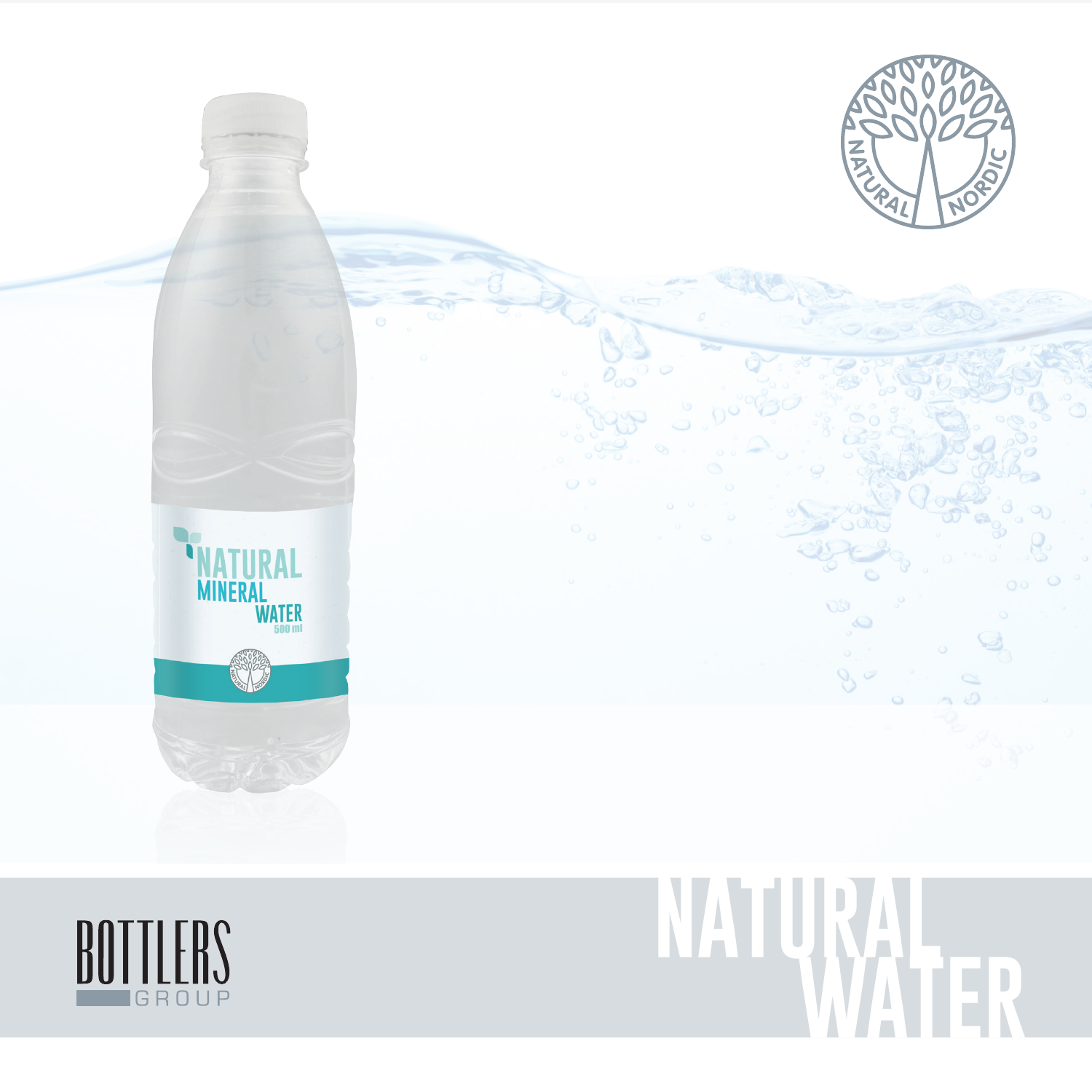### **Natural Nordic®**  NATURAL MINERAL water

Natural Nordic MINERAL water is a delicious and smooth tasting water from the Nornir source in Denmark.

The Nornir source lies 117 meters under the ground surface well protected in between layers of sand and clay. Several aquifers were originally formed in the subsoil between 15 and 20 million years ago and the water from the source is more than 1000 year old. The water is well balanced natural mineral water and caracterised as soft natural mineral water with a low content of sodium and chloride.

During its long journey of percolating down through sand and clay, the water has been purified and infused with minerals over the course of two thousand years, leaving only the purest, natural mineral water. The quality of the water meets the requirements of WHO's guidelines from 2004.

The Nornir source appear in a layer of sand known as the Bastrup sand. The Bastrup sand was deposited by a large river system approximately 15 to 20 million years ago and has since been gradually covered by clay and additional layers of sand throughout the slow birth of Denmark as it appears today. The many layers protect the water and adds valuable minerals to it.

### **mineral water mineral water**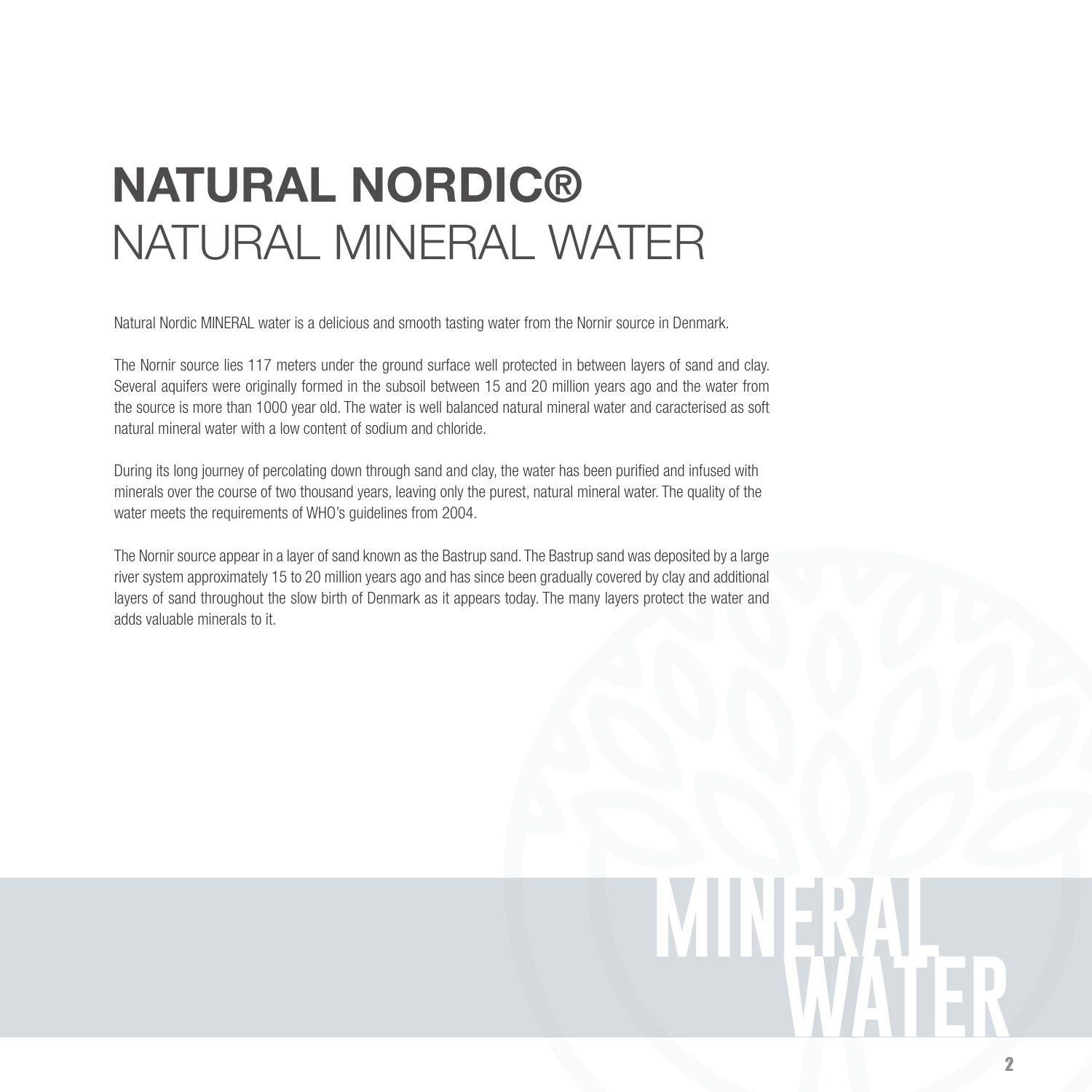## **DECLARATION for** NATURAL Mineral water

| Nutrition facts for 100 mL | Energy/Nutrients Value |
|----------------------------|------------------------|
| Energy value               | $0$ kJ $/0$ kcal       |
| Protein                    | < 0.0 q                |
| Carbohydrate               | 0q                     |
| of which sugars            | 0q                     |
| Fat                        | < 0 g                  |
| of which saturates         | 0q                     |
| Salt                       | 0 g                    |

#### Standard packaging:

Bottles per pallet: ........ 1512 Bottles per collo:.......... 18 Collo per pallet:............ 84 Total net content: ......... 500 ML Shelf Life:.................... 18 month from production date

\*Other packaging solutions available